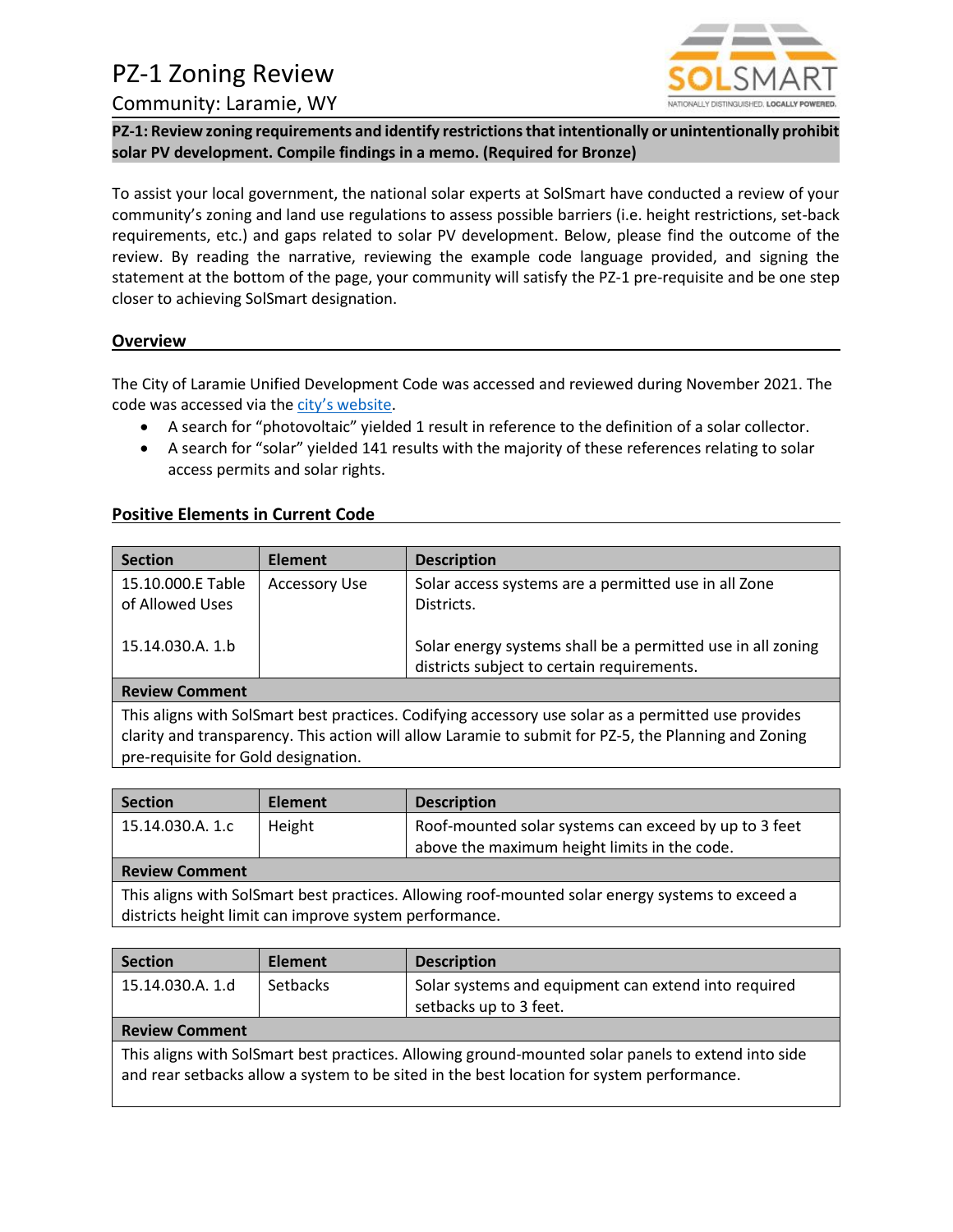Note: I think the is referring to setbacks for a ground-mounted system but if it is referring to a setback from a roof line then additional clarification could be helpful.

## **Potential Barriers in Current Code**

| <b>Section</b>                                                                                                                                                                                                                                                                                                                                                                                                                                                                                                                                                                                                                                                                                                                                                                                 | <b>Element</b>   | <b>Description</b>                                                                                                          |  |  |  |
|------------------------------------------------------------------------------------------------------------------------------------------------------------------------------------------------------------------------------------------------------------------------------------------------------------------------------------------------------------------------------------------------------------------------------------------------------------------------------------------------------------------------------------------------------------------------------------------------------------------------------------------------------------------------------------------------------------------------------------------------------------------------------------------------|------------------|-----------------------------------------------------------------------------------------------------------------------------|--|--|--|
| 15.14.030.A. 1.c                                                                                                                                                                                                                                                                                                                                                                                                                                                                                                                                                                                                                                                                                                                                                                               | Height           | Roof-mounted solar systems taller than 3 feet need to go<br>through a conditional use permit process to obtain<br>approval. |  |  |  |
| <b>Review Comment</b>                                                                                                                                                                                                                                                                                                                                                                                                                                                                                                                                                                                                                                                                                                                                                                          |                  |                                                                                                                             |  |  |  |
| Solar panels are most efficient when installed at an angle equal to a location's latitude. On flat<br>rooftops, the goal would be to design a system with a tilt as close to the city's latitude as possible. By<br>only allowing systems to be up to 3 feet tall, the ordinance could be interpreted as discouraging<br>efficient system design if exceeding that 3-foot limit would mean going through a conditional use<br>permit process that can be complex, time consuming, and costly.<br>General comments on height:                                                                                                                                                                                                                                                                   |                  |                                                                                                                             |  |  |  |
| Height limits are often imposed on buildings within specific zoning districts to satisfy several planning<br>objectives such as protection of views, controlling neighborhood character, density, and access to<br>sunlight. In many districts, buildings, particularly those with flat rooftops, are constructed up to the<br>maximum allowed height, thereby limiting a building's ability to install solar unless exemptions are<br>provided. Many local governments exempt antennas, chimneys, flagpoles, and mechanical equipment<br>from height limits to allow for their placement and use. Since solar panels are most efficient when<br>installed at an angle equal to a location's latitude, local governments should consider exempting solar<br>energy systems from height limits. |                  |                                                                                                                             |  |  |  |
| Height limits should not be a barrier for solar energy systems on pitched or sloped roofs. Solar energy<br>systems are usually attached at the same slope as the roof but with a few inches in between to allow<br>for space to access wiring and to promote airflow around the panels. There should be space, usually 3<br>feet, between the roof peak and the edge of the panels to allow for emergency access and ventilation<br>opportunities in case of a fire.                                                                                                                                                                                                                                                                                                                           |                  |                                                                                                                             |  |  |  |
| <b>Potential Gaps in Current Code</b>                                                                                                                                                                                                                                                                                                                                                                                                                                                                                                                                                                                                                                                                                                                                                          |                  |                                                                                                                             |  |  |  |
|                                                                                                                                                                                                                                                                                                                                                                                                                                                                                                                                                                                                                                                                                                                                                                                                |                  |                                                                                                                             |  |  |  |
| <b>Element</b>                                                                                                                                                                                                                                                                                                                                                                                                                                                                                                                                                                                                                                                                                                                                                                                 | <b>Priority</b>  |                                                                                                                             |  |  |  |
| Definition                                                                                                                                                                                                                                                                                                                                                                                                                                                                                                                                                                                                                                                                                                                                                                                     | solar ordinance. | High. The definition forms the basis of understanding for any forthcoming                                                   |  |  |  |

# **Review Comment**

Consider adding a definition with distinctions between roof-mounted and ground-mounted and small, medium, and large solar energy systems to provide clarity and a foundation on which to base levels of review and permits required.

The ordinance includes solar energy systems (photovoltaic collector) in the definition of Solar Collector which includes a wide variety of uses. The best practice is to provide additional definitions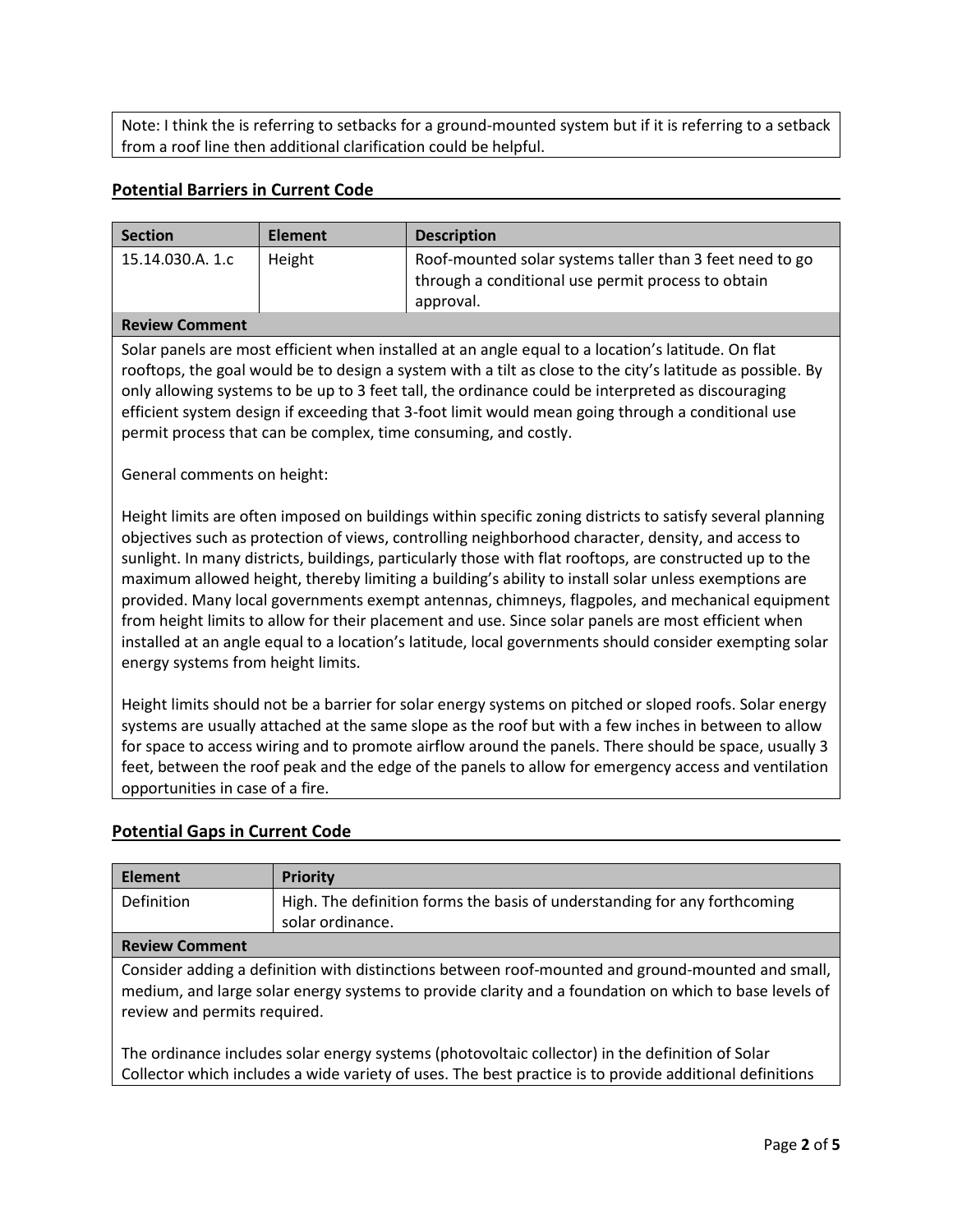specific to solar photovoltaic. Note: the current definition of Solar Collector appears to align with the definition in the state code: [Chapter 22: Solar Rights Act.](https://wyoleg.gov/NXT/gateway.dll/Statutes/2021%20Titles/1956/2000?f=templates&fn=document-frameset.htm&q=%5Brank%3A%5Bsum%3A%5Bstem%3Asolar%5D%5D%5D&x=server&vid=Publish:10.1048/Enu)

| <b>Examples</b> |                                                                                                                                                                                                                   |
|-----------------|-------------------------------------------------------------------------------------------------------------------------------------------------------------------------------------------------------------------|
|                 | 1) Solar energy system: A device, array of devices, or structural design feature, the purpose<br>of which is to provide for generation or storage of electricity from sunlight, or the                            |
|                 | collection, storage, and distribution of solar energy for space heating or cooling, daylight<br>for interior lighting, or water heating.                                                                          |
|                 | 2) Solar photovoltaic system: A solar energy system that converts solar energy directly into<br>electricity, the primary components of which are solar panels, mounting devices,                                  |
|                 | inverters, and wiring.                                                                                                                                                                                            |
| 3)              | Grid-connected system: A photovoltaic solar energy system that is connected to an<br>electric circuit served by an electric utility company.                                                                      |
|                 | 4) Roof-mounted solar energy system: A solar energy system mounted on a rack that is                                                                                                                              |
|                 | ballasted on, or is attached to, the roof of a building or structure. Roof-mount systems<br>are accessory to the principal use.                                                                                   |
|                 | 5) Ground-mounted solar energy system: A solar energy system mounted on a rack or pole<br>that is ballasted on, or is attached to, the ground. Ground-mount systems can be either<br>accessory or principal uses. |
|                 | 6) Small-Scale solar energy system: A Solar Energy System that occupies 1,750 square feet of<br>surface area or less.                                                                                             |
| 7)              | Medium-scale solar energy system: A Solar Energy System that occupies more than 1,750<br>but less than 40,000 square feet of surface area.                                                                        |
|                 | 8) Large-scale solar energy system: A Solar Energy System that occupies more than 40,000<br>square feet of surface area and is the principal land use for the parcel(s) on which it is                            |
|                 | located. Large-scale systems are permitted through the discretionary approval process.                                                                                                                            |

| <b>Element</b>                                                                                                                                                                                                                                                                                                                        | <b>Priority</b>                                                                                           |  |
|---------------------------------------------------------------------------------------------------------------------------------------------------------------------------------------------------------------------------------------------------------------------------------------------------------------------------------------|-----------------------------------------------------------------------------------------------------------|--|
| Large-scale                                                                                                                                                                                                                                                                                                                           | Low.                                                                                                      |  |
| Solar/Principal Use                                                                                                                                                                                                                                                                                                                   |                                                                                                           |  |
| <b>Review Comment</b>                                                                                                                                                                                                                                                                                                                 |                                                                                                           |  |
| If the Laramie has enough usable land that could be developed for a principal use solar system, it<br>might consider adding some zoning considerations and development requirements into the zoning<br>ordinance. This could be of particular interest if there is a brownfield site such as a landfill available<br>for development. |                                                                                                           |  |
| <b>Examples</b>                                                                                                                                                                                                                                                                                                                       |                                                                                                           |  |
|                                                                                                                                                                                                                                                                                                                                       | Can Francula 40 (City Blan Bardari maritalana fan lange aaste married in armited asten an announced the l |  |

See Example #2 (Site Plan Review provisions for large-scale ground-mounted solar energy systems) in th[e Model Zoning for the Regulation of Solar Energy Systems, MA DOER.](https://www.mass.gov/files/documents/2017/10/16/model-solar-zoning.pdf)

# **Additional Notes**

The Laramie Unified Development Code provides some standards for the development of solar energy in the city. The code could be enhanced by adding additional definitions for various types of solar systems, exemptions or an allowance to exceed a districts height requirement, and greater clarity for small-scale ground-mounted systems.

The UDC also provides details about the process to obtain a solar access permit and solar right.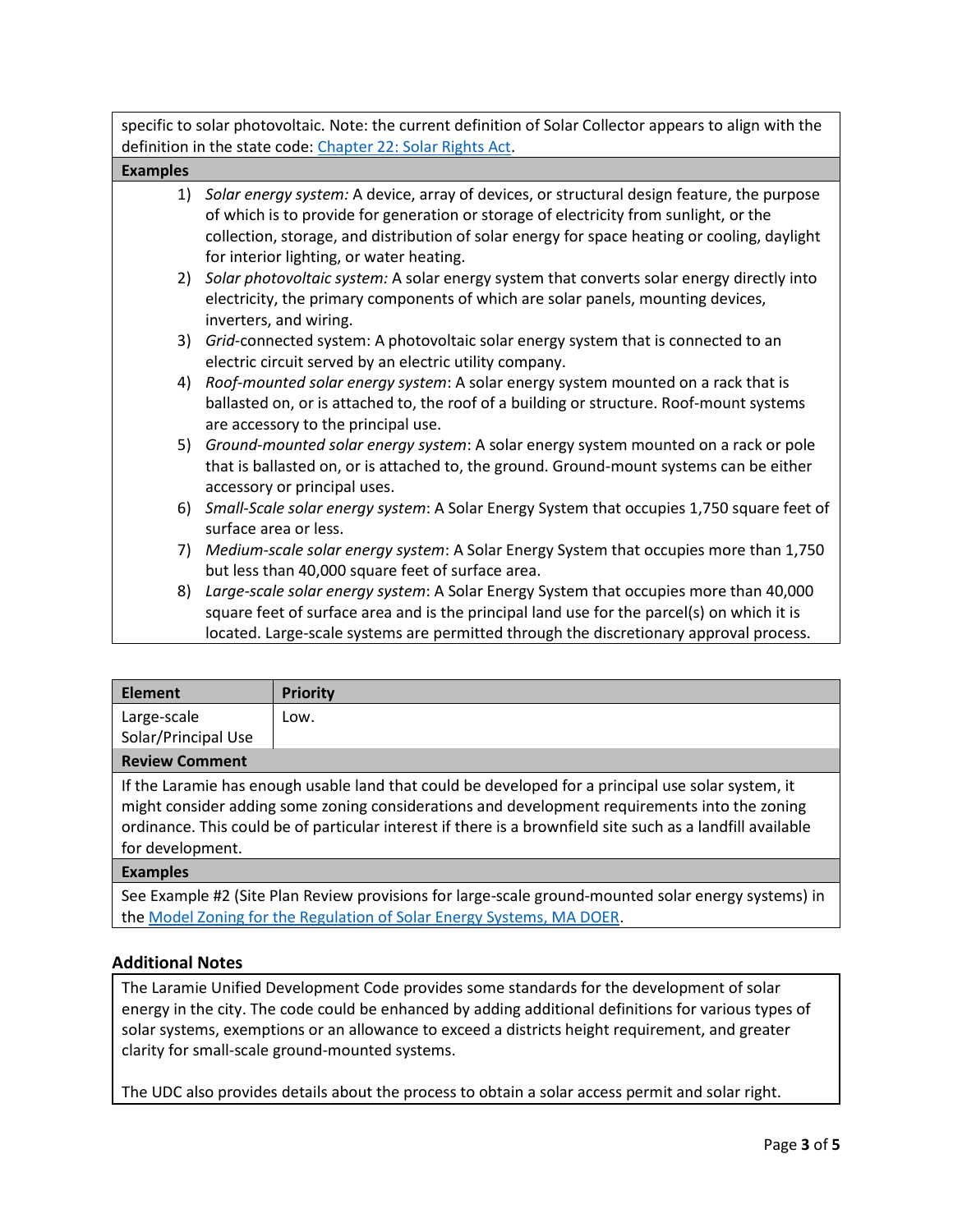## Briefly summarized:

Solar Access Permit Authority

- City Council hears and decides on solar access permit appeals
- Planning Commission serves as the solar board of review
- Planning Commission makes final decision on solar access permits
- City Manager can review and make recommendations to decision-making body on solar access permits

## 15.06.060.L Solar Access Permits

- The process for someone to establish a solar right
- All projects need to have a solar right, and go through the process
- Notices posted, public hearing, record with the count and provide a copy of record to Planning Department

## 15.14.030.A. 2 Solar Rights

• Solar Access Permit Required for Protection of Solar Right

Based on a review of the UDC language and not knowing how it is completed in practice, the process to obtain a solar access permit and solar right seems cumbersome and time consuming for prospective solar homeowners. I am wondering if the process has been streamlined? Or if it could unintentionally discourage homeowners from installing solar?

While doing some research I came across [a law article from 1984](https://scholarship.law.uwyo.edu/cgi/viewcontent.cgi?article=1616&context=land_water) that looked at parts of Laramie's solar rights language. Not likely relevant now, but some interesting text throughout, including: *In 1981, the Wyoming Legislature passed the Solar Rights Act (the "Act").' In doing so, the Legislature recognized not only the need to promote the use of a resource which, by the year 2020, is projected to supply twenty-five percent of the nation's energy needs, but also the need to develop a set of rules which would make the transition into the solar age as painless as possible for the State of Wyoming.*

Solar encouraged in building design:

15.14.090 Commercial, Industrial and Institutional Design Standards

- 15.14.090.D Building Design
	- Flat roofs shall include parapets to screen rooftop mechanical equipment, City Manager's office may waive or reduce the requirement if solar systems are installed

## **Also, why are clothes lines listed in 15.14.030.A. Solar Energy?**

4. Clothes Lines

Clothes lines shall be permitted in all residential and mixed-use zoning districts.

Please see the document SolSmart Zoning Code Considerations for additional information about what can be included in a solar ordinance.

I, Derek Teini as Planning Manager of Laramie, WY have received the zoning review and read its findings.